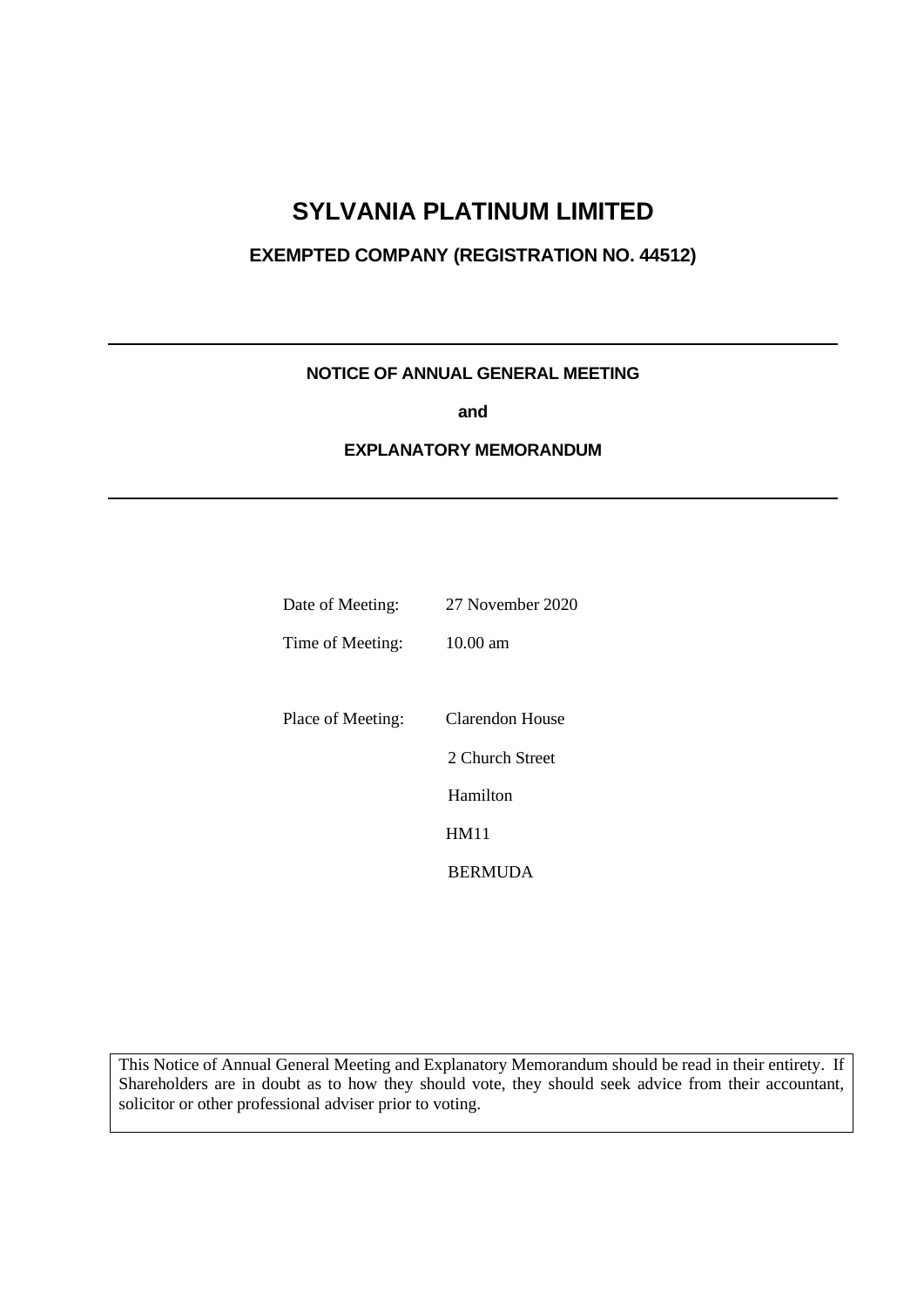# **SYLVANIA PLATINUM LIMITED EXEMPTED COMPANY (REGISTRATION NO. 44512) NOTICE OF ANNUAL GENERAL MEETING**

Notice is hereby given that an annual general meeting of shareholders of Sylvania Platinum Limited (**Company**) will be held at Clarendon House, 2 Church Street, HM 11, Hamilton, Bermuda at 10.00am on 27 November 2020 (**Annual General Meeting**). Please note that the Bermuda government regulations require that if you intend to travel to Bermuda to attend the meeting you must provide proof of a negative Covid-19 PCR test from an accredited laboratory within 72 hours prior to travel to the island and you must apply for a Bermuda travel authorisation. Once on the island you must consent to having a Covid-19 PCR test upon arrival and on days 4, 8 and 14 of your visit (if still on the island.) Please note that you will be unable to attend the meeting in person until after your negative day 8 Covid-19 test result on the island so please factor these timings into your arrangements or you will not be admitted into the AGM. For further information please consult the Bermuda government website: <https://www.gov.bm/coronavirus-travellers>.

The Explanatory Memorandum which accompanies and forms part of this Notice of Annual General Meeting describes the various matters to be considered and contains a glossary of defined terms for terms that are not defined in full in this Notice.

## **AGENDA**

#### **CHAIRMAN**

To appoint a chairman of the Annual General Meeting.

## **NOTICE AND QUORUM**

To confirm notice and quorum.

## **FINANCIAL STATEMENTS AND REPORTS**

To receive and consider the financial statements, the directors' report and auditor's report for the Company and its controlled entities for the year ended 30 June 2020.

The financial statements, the directors' report and auditor's report for the Company and its controlled entities for the year ended 30 June 2020 (the **Financial Report**) are available in PDF on the home page of the Company's website [\(www.sylvaniaplatinum.com\)](http://www.sylvaniaplatinum.com/). If you wish to receive the Financial Report by mail, please contact Computershare Investor Services PLC on +44 (0)370 702 0000.

#### **DIVIDEND**

To note the dividend declared for the year ended 30 June 2020 of 1.60 pence per Ordinary Share of \$0.01, payable on Friday 4 December 2020 to Members of record on 30 October 2020.

## **RESOLUTIONS**

## **1. Appointment of Auditor**

To consider and, if thought fit, to pass, with or without amendment, the following resolution: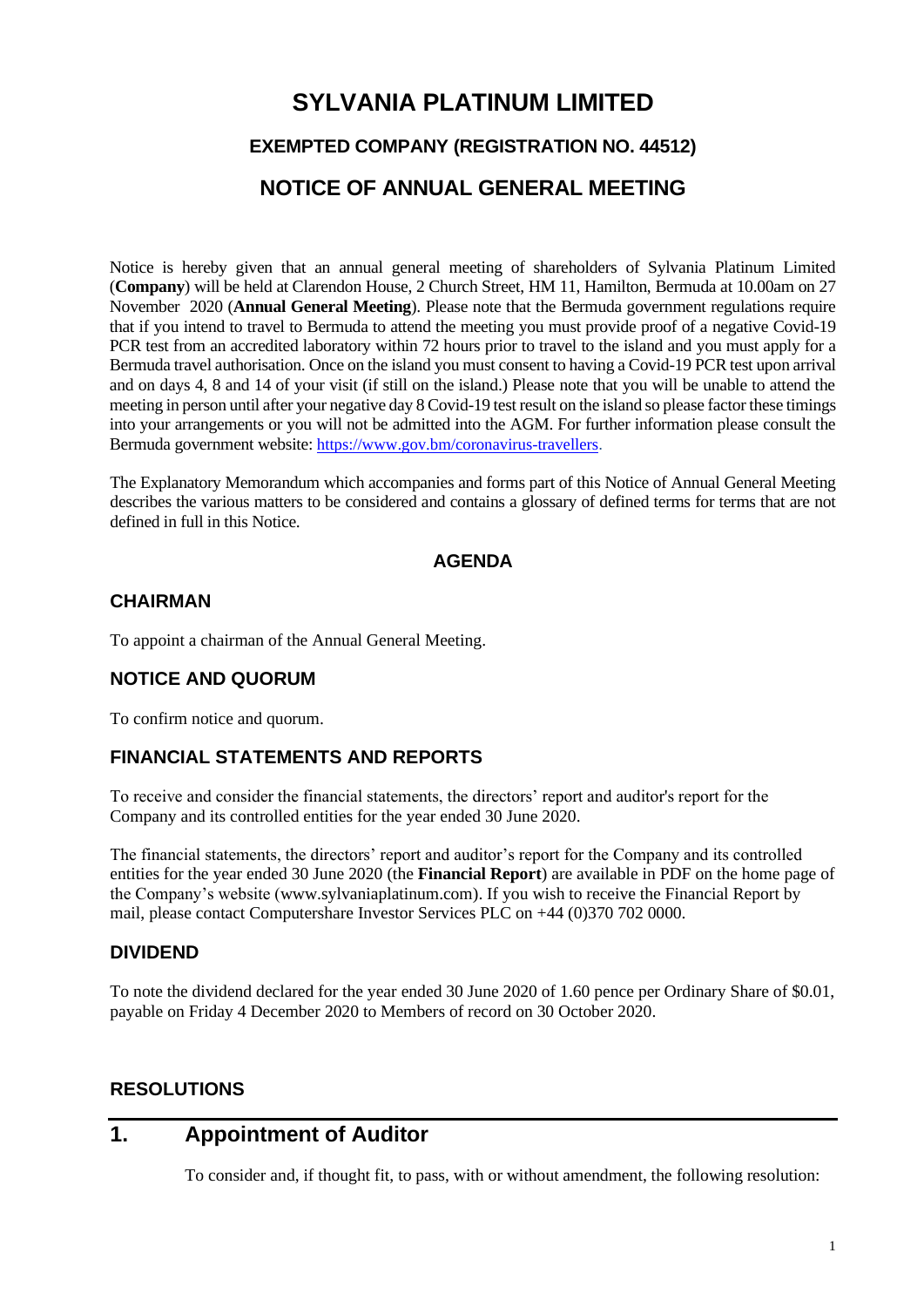"*That PricewaterhouseCoopers Inc be and are hereby appointed as auditors of the Company for a term expiring at the 2021 annual general meeting of the Company, at a fee to be agreed by the Directors.*"

## **BY ORDER OF THE BOARD**

Eileen Carr

Secretary DATED: 30 October 2020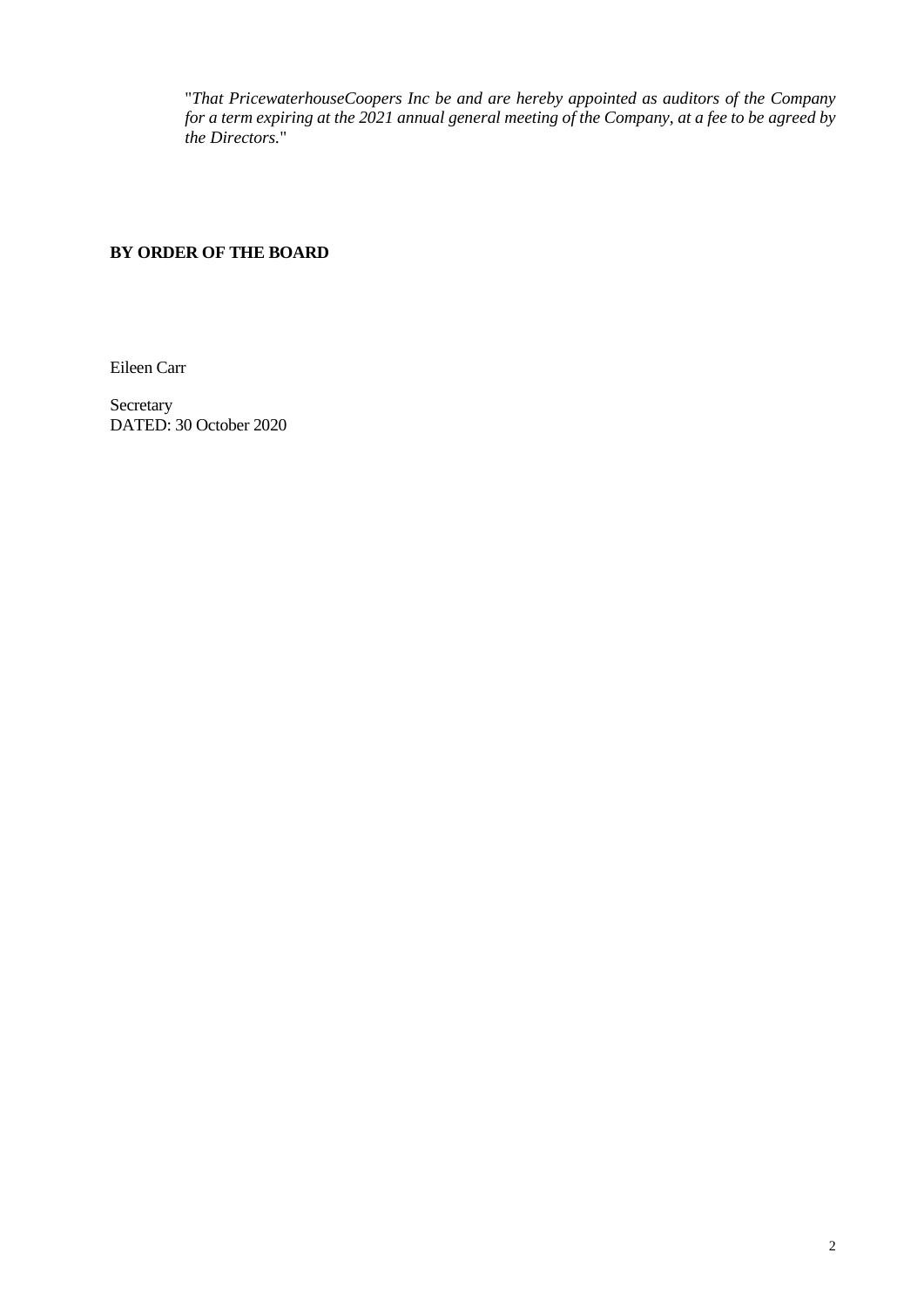## **SYLVANIA PLATINUM LIMITED**

## **EXEMPTED COMPANY (REGISTRATION NO. 44512)**

## **EXPLANATORY MEMORANDUM**

This Explanatory Memorandum has been prepared for the information of Shareholders in connection with the business to be considered at the Annual General Meeting of Sylvania Platinum Limited to be held at Clarendon House, 2 Church Street, HM 11, Hamilton, Bermuda at 10.00 am on 27 November 2020.

The Explanatory Memorandum should be read in conjunction with the accompanying Notice of Annual General Meeting. For the assistance of Shareholders, a glossary of defined terms is included at the end of the Explanatory Memorandum.

Full details of the business to be considered at this Annual General Meeting are set out below.

## **2. Voting entitlements, proxies and forms of instructions**

## **2.1 Shareholders Only:**

#### (a) **Voting entitlement**

For the purposes of the Company determining voting entitlements at the Annual General Meeting, Shares will be taken to be held by the persons who are registered as holding the Shares on the register of members of the Company **at 5.00pm (GMT) on 24 November 2020**.

Accordingly, issues and transfers of Shares registered on the Register of Members **after 5.00pm (GMT) on 24 November 2020** will be disregarded by the Company in determining a Shareholder's entitlement to attend and vote, in person or by proxy, at the Annual General Meeting.

#### (b) **Form of Proxy**

Shareholders entitled to attend and vote at the Annual General Meeting may appoint one or more proxies to attend and vote in their place. A proxy need not be a Shareholder. A proxy or proxies may be appointed using the procedures set out below. The appointment of a proxy will not preclude a Shareholder from subsequently attending and voting at the Annual General Meeting.

Along with this Notice, Shareholders will receive a Proxy Form (**Proxy Form**). Shareholders may appoint a proxy using the Proxy Form. The Proxy Form contains further instructions regarding proxy appointment.

In order for a proxy to be validly appointed, a duly completed Proxy Form must be received **no later than 5.00pm (GMT) on 24 November 2020** by the Registrar at: Computershare Investor Services (Bermuda) Limited, c/o The Pavilions, Bridgwater Road, Bristol BS99 6ZY.

## **2.2 Depositary Interest Holders Only:**

#### (a) **Voting Entitlement**

For the purposes of the Depositary determining voting entitlements in connection with the Annual General Meeting, Depositary Interests will be taken to be held by the persons who are registered as holding Depositary Interests on the Depositary Interest register at **5.00pm (GMT) on 23 November 2020.**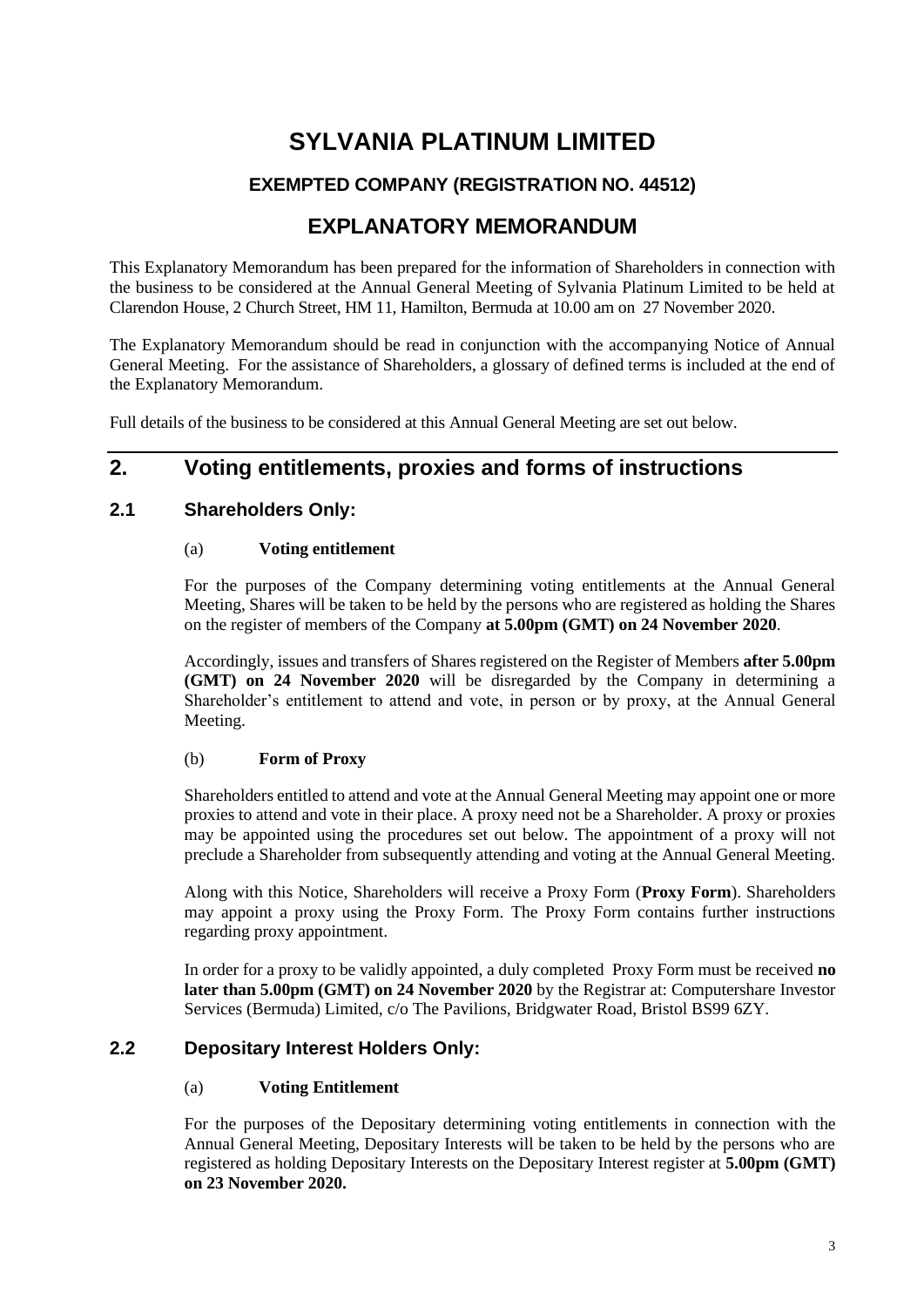Accordingly, any changes to entries on the Register of Depositary Interests **after 5.00pm (GMT) on 23 November 2020** shall be disregarded by the Depositary in determining the rights of any Depositary Interest Holder to issue voting instructions or to request to attend and vote at the Annual General Meeting.

#### (b) **Form of Instruction**

Generally, only Shareholders (and their duly appointed proxies) are entitled to attend and vote at the Annual General Meeting. Depositary Interest Holders may, however, issue voting instructions to the Nominee (via the Depositary), being the registered holder of the Shares underlying their Depositary Interests, using the procedures set out below. The issue of a voting instruction will not preclude a Depositary Interest Holder from subsequently attending and voting at the Annual General Meeting. However, should a Depositary Interest Holder wish to attend and/or vote at the Meeting (or should they wish to appoint a representative to attend the Annual General Meeting on their behalf), the Depositary Interest Holder (or their representative) **can only do so if** a letter of representation is issued by the Nominee. A letter of representation can be obtained by contacting the Depositary by email to [UKALLDITeam2@computershare.co.uk.](mailto:UKALLDITeam2@computershare.co.uk)

Depositary Interest Holders may issue a voting instruction by either (i) submitting the paper format Form of Instruction enclosed with this Notice (**Form of Instruction)** or (ii) entering a voting instruction through CREST electronic voting appointment service available form [www.euroclear.com/CREST](http://www.euroclear.com/CREST) (**CREST Voting Instruction**), further details of which follow.

#### *(i) Paper Format Form of Voting Instruction*

The Form of Instruction contains further information regarding the issue of voting instructions.

In order to be valid, a duly completed Form of Instruction must be received no later than **5.00pm (GMT) on 23 November 2020** by the Depositary at: Computershare Investor Services PLC, The Pavilions, Bridgwater Road, Bristol BS99 6ZY.

#### *(ii) CREST Electronic Voting Appointment Service*

If you are a Depositary Interest Holder and a CREST member and wish to issue an instruction through the CREST electronic voting service, you may do so by using the procedures described in the CREST manual (available fro[m www.euroclear.com/CREST\)](http://www.euroclear.com/CREST). CREST personal members or other CREST sponsored members, and those CREST members who have appointed a voting service provider(s), should refer to their CREST sponsor or voting services provider(s), who will be able to take the appropriate action on their behalf.

In order for CREST Voting Instructions to be valid, the CREST Voting Instruction must be properly authenticated in accordance with the specifications of Euroclear UK & Ireland Limited (**EUI**) and must contain the information required for such instructions, as described in the CREST Manual.

The CREST Voting Instruction, regardless of whether it relates to the original voting instruction of the Depositary Interest Holder or to an amendment thereto must, in order to be valid, be transmitted so as to be received **no later than 5.00pm (GMT) on 23 November 2020** by the Depositary (ID 3RA50). For this purpose, the time of receipt will be taken to be the time (as determined by the timestamp applied to the CREST Voting Instruction by the CREST applications host) from which Depositary is able to retrieve the CREST Voting Instruction by enquiry to CREST in the manner prescribed by CREST.

CREST members and, where applicable, their CREST sponsors or voting service providers should note that EUI does not make available special procedures in CREST for any particular messages. Normal system timings and limitations will therefore apply in relation to the transmission of CREST Voting Instructions. It is the responsibility of the CREST member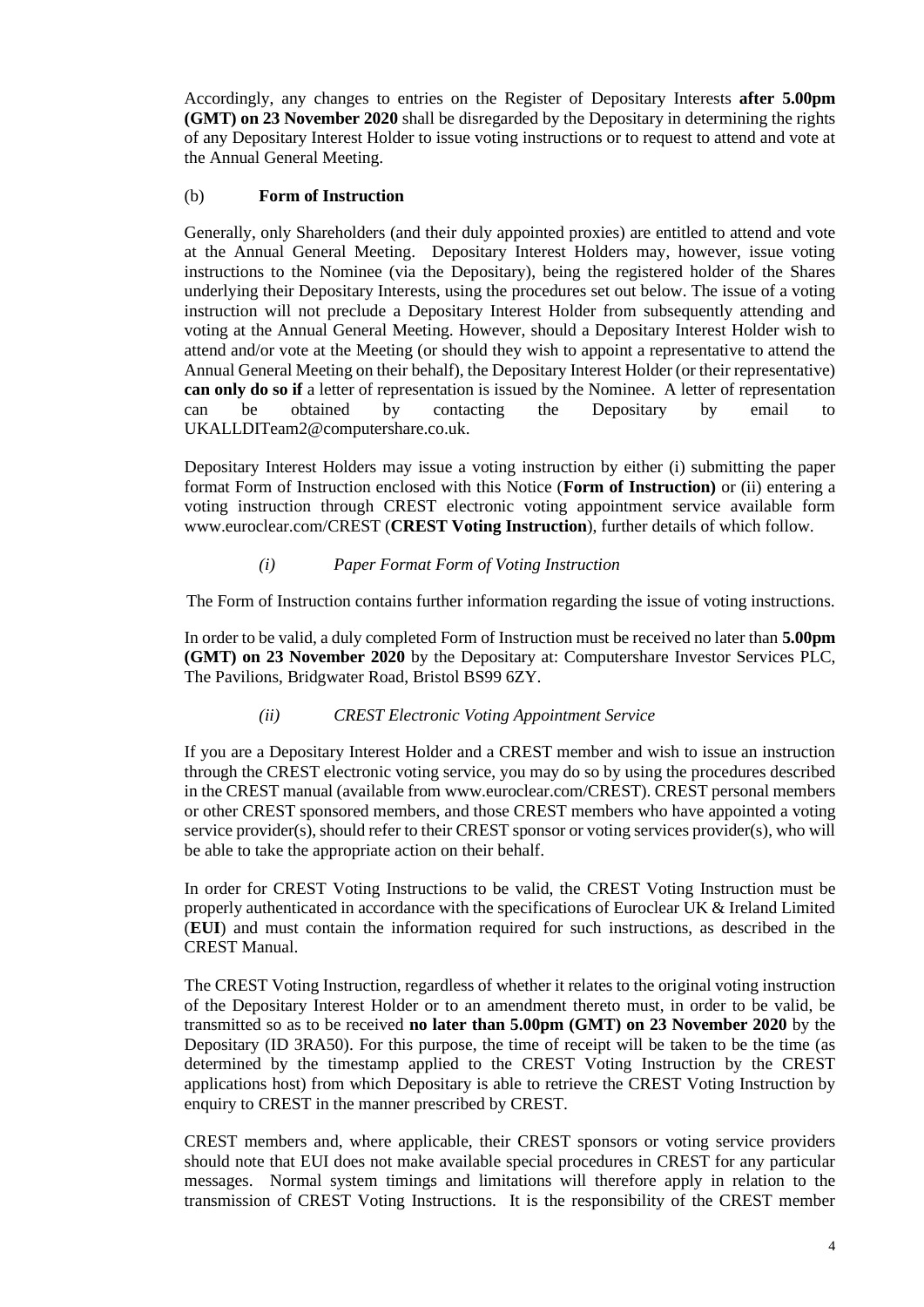concerned to take (or, if the CREST member is a CREST personal member or sponsored member or has appointed a voting service provider(s), to procure that the CREST sponsor or voting service provider(s) take(s)) such action as shall be necessary to ensure that a CREST Voting Instruction is transmitted by means of the CREST service by any particular time. In this connection, CREST members and, where applicable, their CREST sponsors or voting service providers are referred, in particular, to those sections of the CREST Manual concerning practical limitations of the CREST system and timings.

You may not use any electronic address provided in this document to communicate with the Company for any purposes other than those expressly stated.

## **3. Resolution 1 – Appointment of Auditor**

Section 89(2) of the Companies Act provides that members of a company shall appoint one or more auditors to hold office until a successor is appointed. In addition, section 89(6) of the Companies Act provides that the remuneration of an auditor appointed by the members shall be fixed by the members or by the Directors, if they are authorised to do so by the members.

During 2020, the Company's Audit Committee commenced a formal competitive tender process for the appointment of the external auditor. Following the conclusion of the tender process, the Audit Committee recommended and the Board approved the proposed appointment of PricewaterhouseCoopers Inc to succeed KPMG Inc as the Company's external auditors. Pursuant to Resolution 1, Pricewaterhouse Coopers Inc will be appointed the Company's auditors for a term expiring at the 2021 annual general meeting of the Company, at a fee to be agreed by the Directors.

**The Directors unanimously recommend that you vote in favour of this resolution.**

## **Glossary of Terms**

The following terms and abbreviations used in the Notice of Annual General Meeting and this Explanatory Memorandum have the following meanings:

**"Annual General Meeting"** means the annual general meeting of Shareholders to be held at Clarendon House, 2 Church Street, Hamilton, Bermuda at 10.00 am **on 27 November 2020** or any adjournment thereof.

**"Board"** means the board of directors of the Company.

**"Companies Act"** means the Companies Act 1981 of Bermuda as amended from time to time.

**"Company"** means Sylvania Platinum Limited.

**"CREST"** means the UK's system for paperless settlement of trade and the holding of uncertificated securities administered by Euroclear UK & Ireland Limited.

**"CREST Voting Instruction"** has the meaning given to that term in Section 1.2 of the Explanatory Memorandum.

**"Depositary"** means Computershare Investor Services PLC in its capacity as depositary of the Depositary Interests.